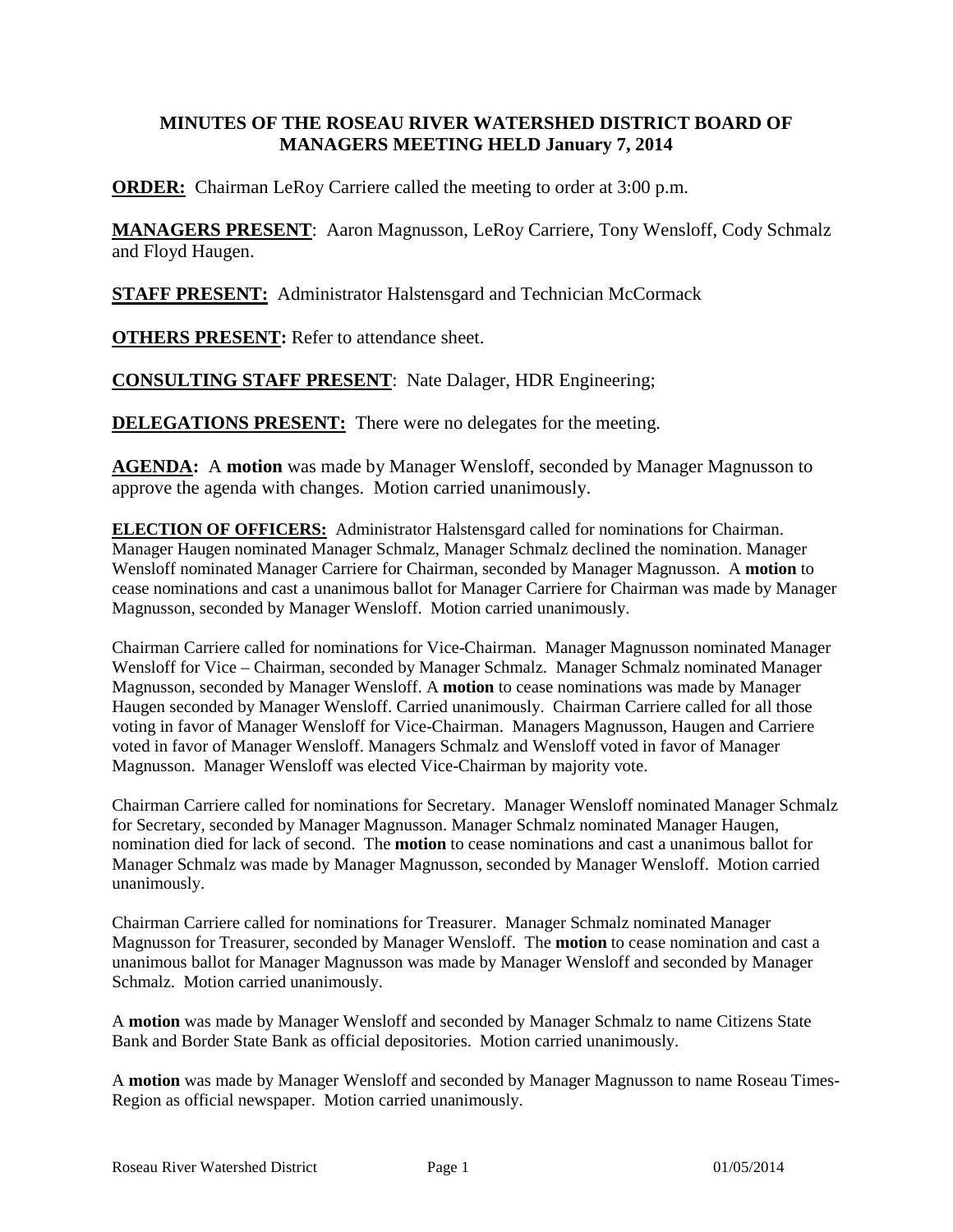A **motion** was made by Manager Wensloff, seconded by Manager Magnusson to name Attorney Michelle Moren as primary Legal council on fee basis and contract with other firms on fee basis as deemed necessary by the board. Motion carried unanimously.

A **motion** was made by Manager Wensloff, seconded by Manager Schmalz to appoint Managers Haugen and Carriere to the Personnel Committee. Motion carried unanimously.

A **motion** was made by Manager Magnusson and seconded by Manager Wensloff to appoint Manager Haugen as the representative to the FSA office. Motion carried unanimously.

A **motion** was made by Manager Wensloff, seconded by Manager Schmalz to appoint managers as delegates on the Project Teams as needed. Motion carried unanimously.

A **motion** was made by Manager Magnusson, seconded by Manager Wensloff to appoint Manager Haugen and Manager Schmalz as delegates on the Roseau River International Watershed Board. Motion carried unanimously.

A **motion** to appoint Manager Carriere as the delegate to the RRWMB and Administrator Halstensgard and Technician McCormack as alternates was made by Manager Magnusson, seconded by Manager Wensloff. Motion carried unanimously.

The Board will continue to contract with engineering firms on an as needed basis.

**MINUTES:** Manager Haugen questioned a portion of the minutes concerning the side water inlets. He was unaware of the discussion that the cost of reimbursement could be up to 150% of actual costs. Administrator Halstensgard will review and make corrections if necessary. A **motion** was made by Manager Magnusson and seconded by Manager Schmalz to approve the December 2, 2013 regular meeting minutes amended if needed. Motion carried unanimously.

#### **RECEIPTS:**

| <b>Receipts -- Memo</b>                                   |     | <b>Balance</b> |
|-----------------------------------------------------------|-----|----------------|
| Citizens State Bank -- Interest on checking               | \$  | 33.78          |
| Kittson County -- share of taxes                          | \$  | 2,690.35       |
| Marshall County -- share of taxes                         | \$  | 1,531.50       |
| Lake of the Woods County -- share of taxes                | \$  | 280.74         |
| Beltrami County -- share of taxes                         | \$  | 74.58          |
| Roseau County -- share of taxes                           | \$  | 98,978.82      |
| Northwest Minnesota Foundation -- first grant installment | \$  | 6,250.00       |
| State of Minnesota -- MV & Ag credit                      | \$. | 5,564.83       |
|                                                           |     | 115,404.60     |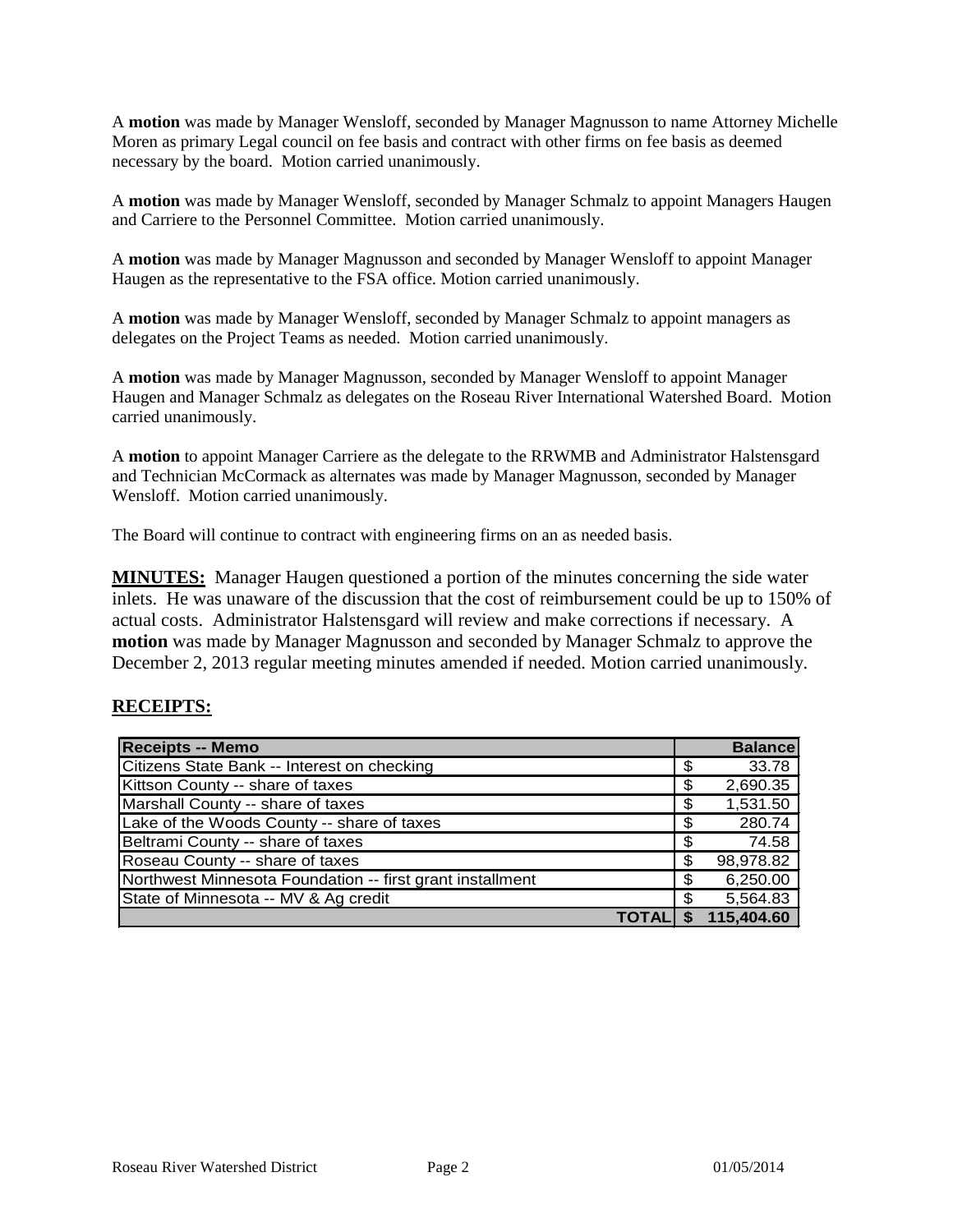| <b>Bills -- Memo</b>                                     |                          | Amount    |
|----------------------------------------------------------|--------------------------|-----------|
| City of Roseau -- utilities                              | \$                       | 265.20    |
| Postmaster -- mailing board packets                      | \$                       | 19.96     |
| CenturyLink -- phone bill                                | \$                       | 103.56    |
| Sjoberg's Cable TV -- cable internet                     | \$                       | 46.60     |
| Marco -- copier maintenance                              | \$                       | 44.89     |
| Roseau County -- rent (remainder of lease)               | \$                       | 6.00      |
| Minnesota Energy -- natural gas bill                     | \$                       | 144.52    |
| Red River Watershed Mgt. Board -- share of taxes         | \$                       | 16,245.77 |
| Red River Watershed Mgt. Board -- stream gage cost share | \$                       | 14,411.50 |
| <b>HDR Engineering -- Project Engineering</b>            | \$                       | 1,622.14  |
| Floyd Haugen -- meetings, mileage and expenses           | \$                       | 160.24    |
| LeRoy Carriere -- meetings, mileage and expenses         | $\overline{\mathcal{S}}$ | 1,883.95  |
| Aaron Magnusson -- meetings, mileage and expenses        | $\overline{\$}$          | 408.24    |
| Cody Schmalz-- meetings, mileage and expenses            | $\overline{\$}$          | 122.46    |
| Tony Wensloff -- meetings, mileage and expenses          | $\overline{\$}$          | 78.78     |
| Torin McCormack -- wages                                 | $\overline{\mathcal{S}}$ | 2,753.88  |
| Tracy Halstensgard -- wages                              | \$                       | 2,894.05  |
| Tracy Halstensgard -- mileage                            | \$                       | 304.03    |
| Torin McCormack -- mileage                               | \$                       | 263.04    |
| PERA -- employee and employer share                      | \$                       | 898.86    |
| Internal Revenue Service -- 941 tax                      | $\overline{\mathcal{S}}$ | 1,772.65  |
| Doug's Supermarket -- food for meetings and supplies     | \$                       | 44.85     |
| Scott's True Value -- supplies                           | $\frac{1}{2}$            | 45.99     |
| Multi Office Products -- office supplies                 | $\frac{1}{2}$            | 87.17     |
| Claire Kjersten -- mowing Duxby Levee                    | \$                       | 630.00    |
| Reliable Office Supply -- office supplies                | $\overline{\$}$          | 147.91    |
| Red River Basin Commission -- conference                 | $\overline{\mathcal{S}}$ | 225.00    |
| TrueNorth Steel -- trap for Duxby Levee                  | $\overline{\$}$          | 213.75    |
| <b>TOTAL</b>                                             | \$                       | 45,844.99 |

**BILLS:** A motion was made by Manager Wensloff to pay the normal monthly bills, seconded by Manager Magnusson. Motion carried unanimous.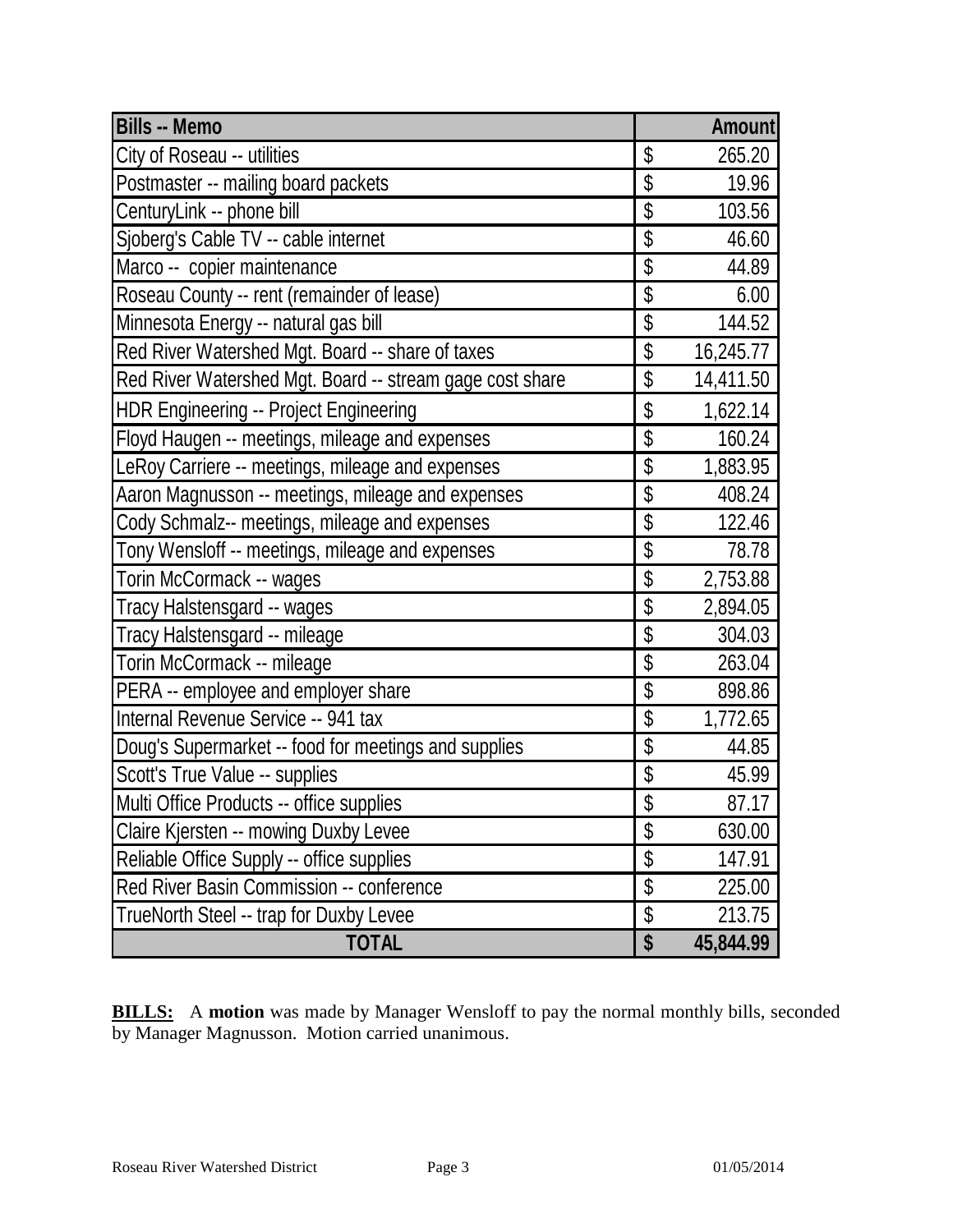**DELEGATIONS:** There were no delegates for this meeting.

### **PROJECT REPORT:**

Hay Creek/Norland: Technician McCormack discussed the gate opening on the impoundment. He also discussed the local operating plan with adjacent landowners.

Beltrami: We are still waiting for the natural resource plan. Tech McCormack and Administrator Halstensgard will be giving a presentation to the Citizens Advisory Panel.

RRWMA: Technician McCormack updated the board on the status of the EAW. There was discussion on the next meeting date of the Project Team meeting.

WD 3: Engineer Bentz will present the report at the next board meeting.

Side Water Inlets: Technician McCormack discussed the landowners who are interested in installing inlets. There are currently 15 sites and four landowners. Technician McCormack will be working with Engineer Dalager on the plans and designs.

### **PERMITS:**

The board discussed the application for permit #13-40 (MN DNR). Engineer Dalager commented on the application. A **motion** was made by Manager Haugen to approve the permit as submitted, seconded by Manager Wensloff. Motion carried unanimously.

The Board discussed permit # 13-26 (Rick Solberg). Manager Haugen showed photos of the work that was completed last fall and stated the height of the berm is higher than the road. There was discussion on the options available since the work was permitted by the Board. Engineer Dalager stated that once the one year stated in the permit is up, if work is not completed in accordance with the Permit, the landowner would be in violation of the permit. The Board directed Administrator Halstensgard to ask Mr. Solberg to attend the February board meeting.

#### **RRWMB**:

- River Watch Forum
- RRBC and RRRA upcoming meetings
- March meeting will coincide with March Conference
- Suggested rules adopted

#### **ADMINISTRATIVE REPORT:**

- Quickbooks file being sent to Jon Schauer for yearend updating as well as w-2's and 1099's
- NWMF grant letter.
- The board authorized purchase of a shelving unit for storage room.
- **Motion** made by Manger Magnusson to obtain a Citizens State Bank credit card, seconded by Manger Wensloff. Manager Magnusson and Administrator Halstensgard will check into it and bring details back to the next meeting. Motion carried unanimously.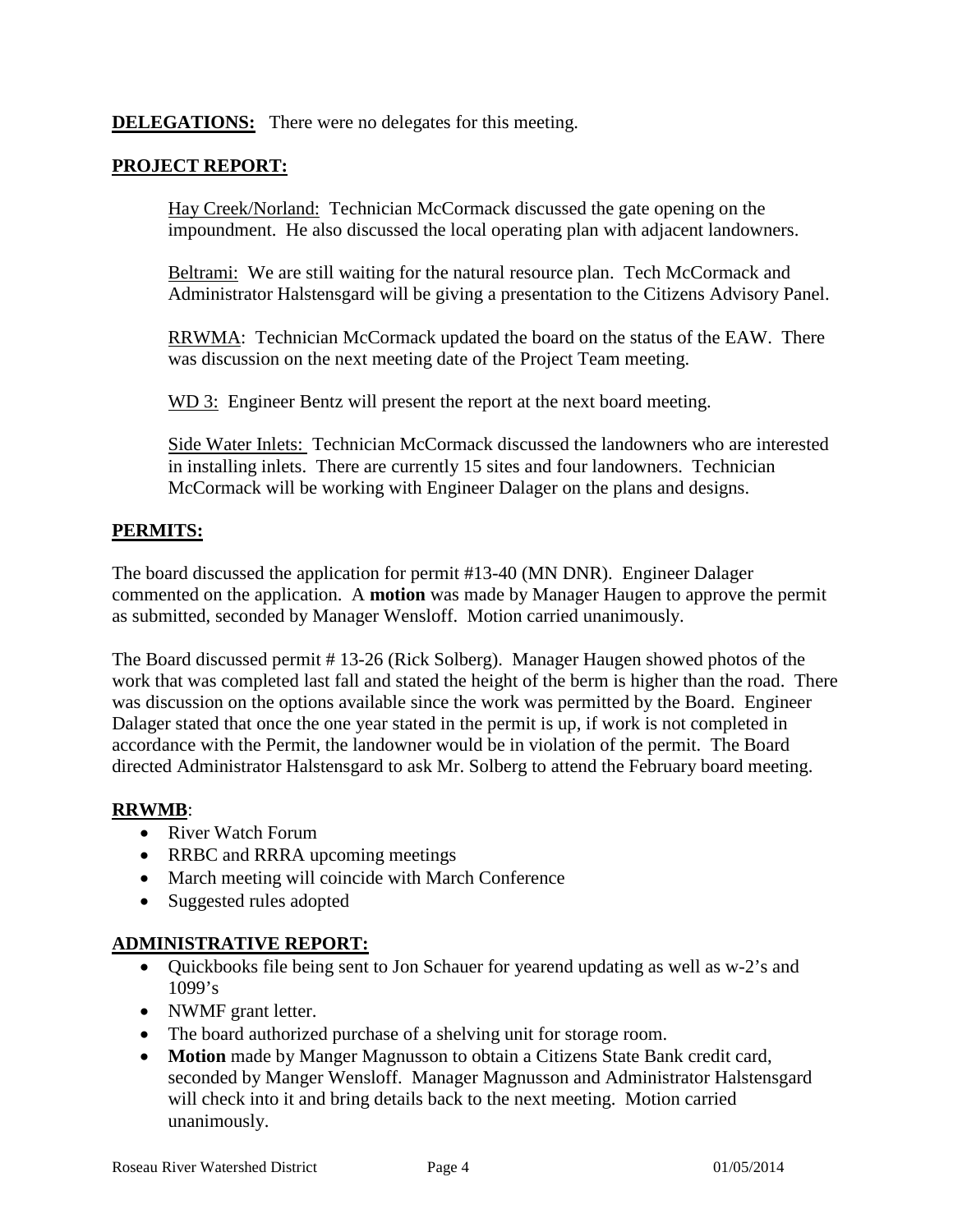- The Managers now have email addresses set up specifically for Watershed District work.
- Ditch viewer training
- IRS mileage rate change
- Year end budget update

# **TECHNICAL REPORT:**

- Cables on WD 3 Lat 2 traps was adjusted
- Grant applications
- Rosanne Lee ring dike
- Watershed Specialist Training
- Culvert inventory grant
- SD 51 cleaning -- A **motion** was made by Manager Magnusson to direct Technician McCormack to survey the river and determine the worst locations and contract with Ron Huderle and to remove the debris, seconded by Manager Wensloff. Motion carried unanimously.

# **OLD BUSINESS:**

There was discussion on the adoption of the Personnel Manuel and District By-Laws. Manager Haugen stated his concern with the Authorized Signatory and the expenditure authorities sections. There was discussion on the previous version of the draft By-Laws.

The Board reviewed the revised Personnel Manual. Manager Haugen stated that he disagreed with the managers needing authorization prior to investigating or following up with complaints made to the manager. It was stated that the current discussion focused on the Personnel Manual, That particular items is in another portion of the governing documents to be discussed at a later date. A **motion** was made by Manager Schmalz, seconded by Manager Wensloff to approve the personnel Manual as presented. Motion carried with Manager Haugen abstaining. By Laws will be discussed at the February meeting.

The Board will meet with TRWD January 29<sup>th</sup> in Karlstad at the Eagles Club.

**NEW BUSINESS:** There were no items of New Business at this meeting.

# **OTHER ITEMS:**

Attorney Moren presented the board with resolutions (see attached) for closing the board meeting for each employee evaluation. Attorney Moren stated the employee being evaluated has the right to have the meeting closed or leave the meeting open. Employee Halstensgard requested that the meeting be made open to the public. Employee McCormack requested that the meeting be made open to the public.

Roseau River Watershed District Page 5 01/05/2014 After reviewing information presented to them by the employees, the Board discussed the evaluation of Administrator Halstensgard and Technician McCormack's performances over the past year. The board reviewed Administrator Halstensgard's performance first with comments from Engineer Dalager, County Commissioner Falk and Managers. Administrator Halstensgard presented salary information from other watershed district administrators as well as information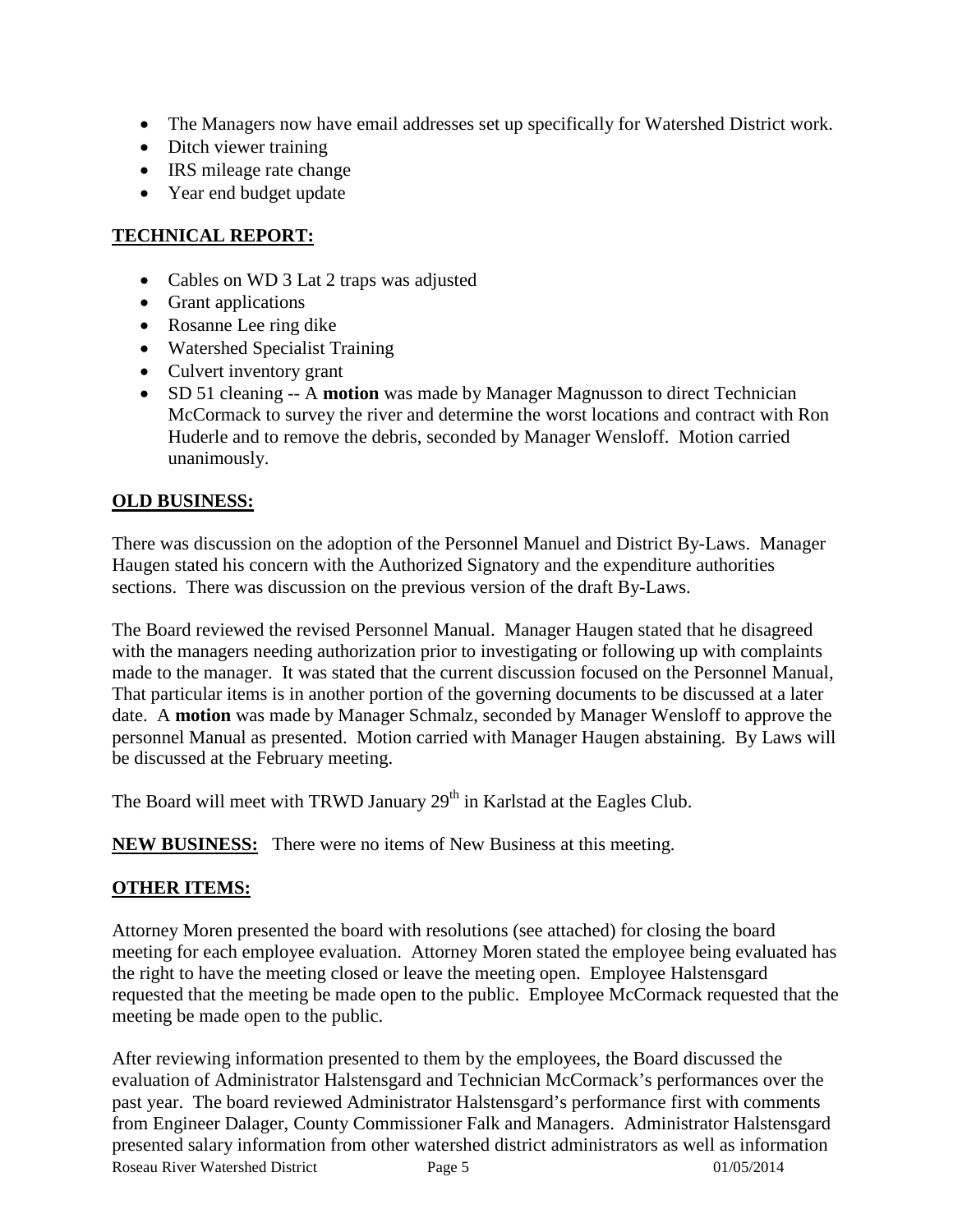from the MN DEED website. There was discussion on where employee salary funds come from. Employee evaluation forms will be filled out by the managers for the employee files. The board then reviewed Technician McCormack's performance with comments from Engineer Dalager, County Commissioner Falk and Managers. There was discussion on the benefits of having someone with his capabilities in-house.

Due to time limitations, the Board elected to continue the employee salary discussion later in the meeting.

A **motion** was made by Manager Wensloff to close the open meeting and adopt the resolution (see attached) to close the board meeting pursuant to Minn Stat. 13D.05 subd. 2(b), seconded by Manager Magnusson. Motion carried unanimously. All those not on the board left the meeting. Mr. Haugen requested the meeting be opened to the public. Administrator Halstensgard, Technician McCormack and Engineer Dalager returned to the meeting.

Attorney Moren presented her findings to the board concerning questions stemming from Mr. Haugen's side water inlet (SWI) site #1, as it was found to be a non-reimbursable expense under the grant agreement for the project. There was extensive discussion on the landowner concerns and responsibilities. Mr. Haugen stated his opinion on the various issues including the reason for side water inlets, legality of trapping side water inlets, township permit issue and meeting with BWSR personnel.

Attorney Moren stated that according to the contract that Mr. Haugen signed in October of 2012, he was required to obtain all necessary permits. A permit was not obtained from Moose Township for the trap therefore, Mr. Haugen breached the contract. Because of the breach of contract, funding was lost. The obligation to pay for the work goes back to the landowner, the person who breached the contract.

Mr. Haugen stated if that was the case, he is withdrawing his support for future side water inlets.

Manager Magnusson made a **motion** to have the landowner pay for SWI site #1, less the cost of the trap, for a total of \$3,116.55, due to breach of contract, seconded by Manager Schmalz. After clarification of the motion, Manager Schmalz withdrew his second. Chairman Carriere called for a second to the motion as stated. Chairman Carriere seconded the motion. The motion was then open for discussion. Chairman Carriere spoke about funding the work with taxpayer money. Upon suggestion of the Attorney, Chairman Carriere withdrew his second. Manager Wensloff seconded the original motion. After additional discussion, the motion carried with Manager Haugen abstaining. It was the consensus of the board that if the matter is taken care of as directed, there will be no further action by the board.

A **motion** was made by Manager Wensloff to close the open closed meeting and open the regular meeting, seconded by Manager Magnusson. Motion carried unanimously.

The Board resumed discussion on staff salaries. After extensive discussion and negotiation, a **motion** was made by Manager Magnusson to increase Administrator Halstensgard and Technician McCormack's salary to \$52,000/ year with \$500/ month insurance stipend with a review in six months, seconded by Manager Wensloff. Motion carried with Manager Haugen opposed.